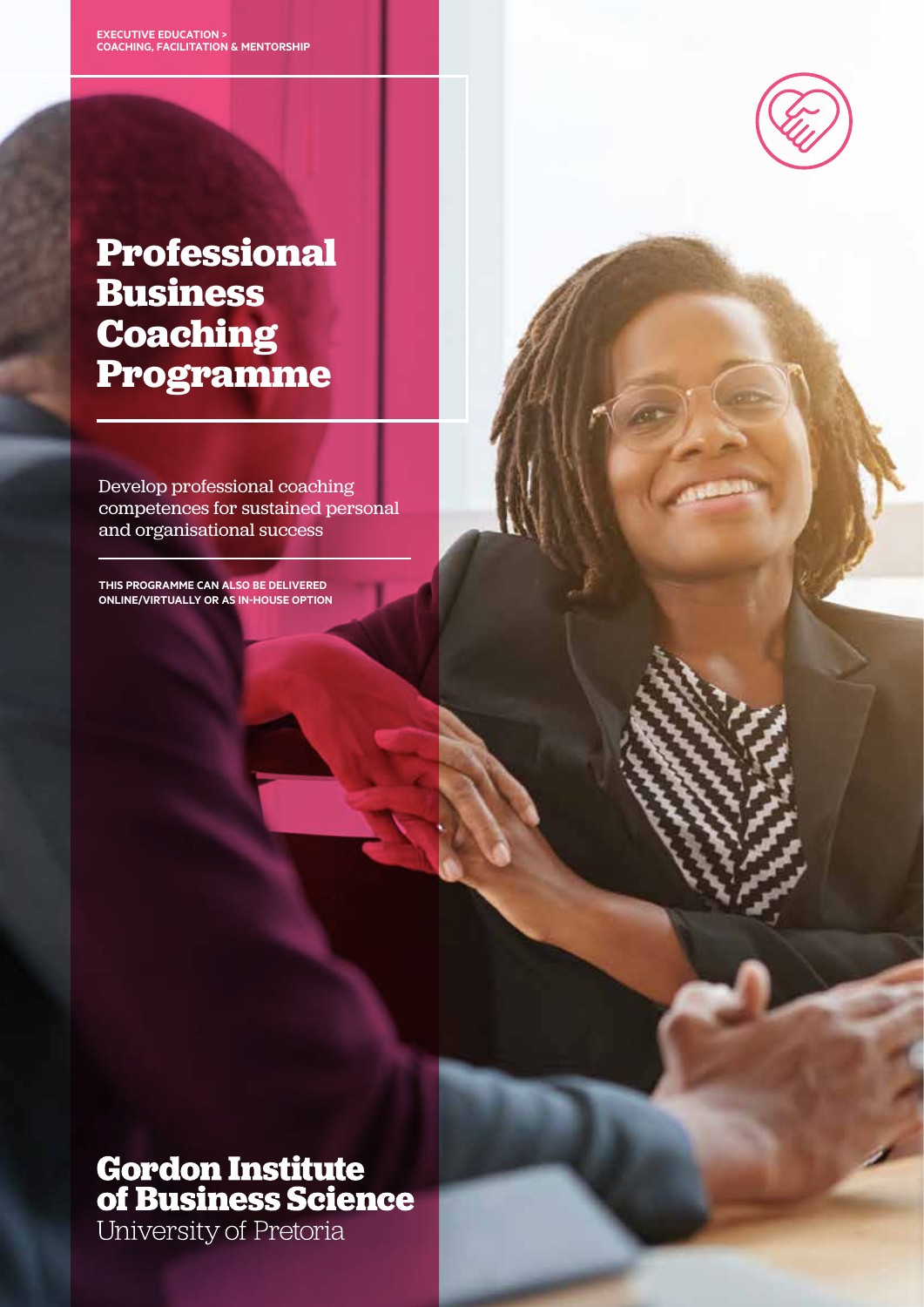#### **OVERVIEW**

**Leaders across the globe recognise the value of coaching competencies strategy, and the finance function in catalysing their own and their of a business is overlooked. teams innovation and performance. Organisations therefore miss out Coaching has been shown to on the opportunity to generate enhance growth and increase performance of both individuals and** teams. In today's complex world the **the organisation against each other. traditional paradigm of command-This is a programme for those who control management is no longer**  effective or relevant. Organisations **aspects of how strategy and finance and leaders that do not leverage a can interact, and how financial value 'coach way' of being and consciously develop a coaching culture, may**  develop a coaching culture, may **become obsolete.** 

**The GIBS Professional Business Coaching programme is part of Coaching@GIBS – an initiative that generates world-class theory and practice for deep personal individual transformation, personal learning, and professional development.** 

**This ICF-approved (ACSTH) programme provides you with the necessary tools, experience, and feedback to develop your professional coaching capability and potential coaching career.** 

**It has been designed for individuals looking to expand their leadership skills, pivot their career to coaching, to increase their own effectiveness, performance, and growth as well as those looking to enhance their organisational coaching culture and leadership development.** 

Transform your perspective and shift your paradigm to allow the world of possibilities to exist.

#### **who should attend?**

- > This programme is aimed at **individuals and coaches** who would like to become professionally qualified, gain more ICFapproved training and enhance their coaching skills;
- > It is also designed for **managers and leaders** in business who would like to add coaching as a skill to their repertoire and enhance their skills; and
- > **Learning and development and HR professionals** who are interested in the understanding of different theoretical underpinnings and core foundational skills of coaching, as well as, internal coaches or those who coach informally in their organisations.

#### **key FOCUS AREAS**

This programme will offer you the opportunity to gain an understanding of and build skills in:

- > Core **ICF coaching competencies** applied across various business scenarios;
- > **Aligning individual and organisational strategies** for integrated results;
- > Coaching as a leadership and management capability **for optimised team performance;**
- > **Ethics** of coaching;
- > The **distinction** between coaching, consulting, therapy, counselling, and mentoring;
- > **A variety of theories, approaches, and the V-Growth Model**  underpinning coaching so that you can develop your unique coaching style; and
- > **Enhanced self-awareness and empathy for personal transformation.**

## **How you will benefit**

At the end of the programme, you will be able to:

- > **Understand and apply coaching skills** through experiential learning and feedback;
- > Discover **coaching as a key tool for supporting individual and leadership development skills,** thus supporting sustainable change in organisations;
- > Improve your **foundational knowledge** of and competently use generic coaching skills within an ICF competency framework;
- > Build on the understanding of **'use of self'** as a core concept in coaching;
- > Understand and implement psychological, organisational culture and adult learning **theories within a systemic framework;**
- > Understand the **business context of coaching** through exposure to business acumen for coaches and effectively select and manage coaching panels within organisations;
- > Develop a **personal road map for the next steps in your professional coaching journey** (including guidance on completing your ICF credentialing process, if appropriate); and
- > Understand concepts and models used in different coaching approaches and how they are applied in an organisation.

#### **ATTENDANCE**

The GIBS Professional Business Coaching Programme will provide you with 62 hours of coach-specific training for ICF credentialing purposes. GIBS will only be able to provide you with a certificate to this effect if you are present for 100% of the programme and complete the validation of independent self-study.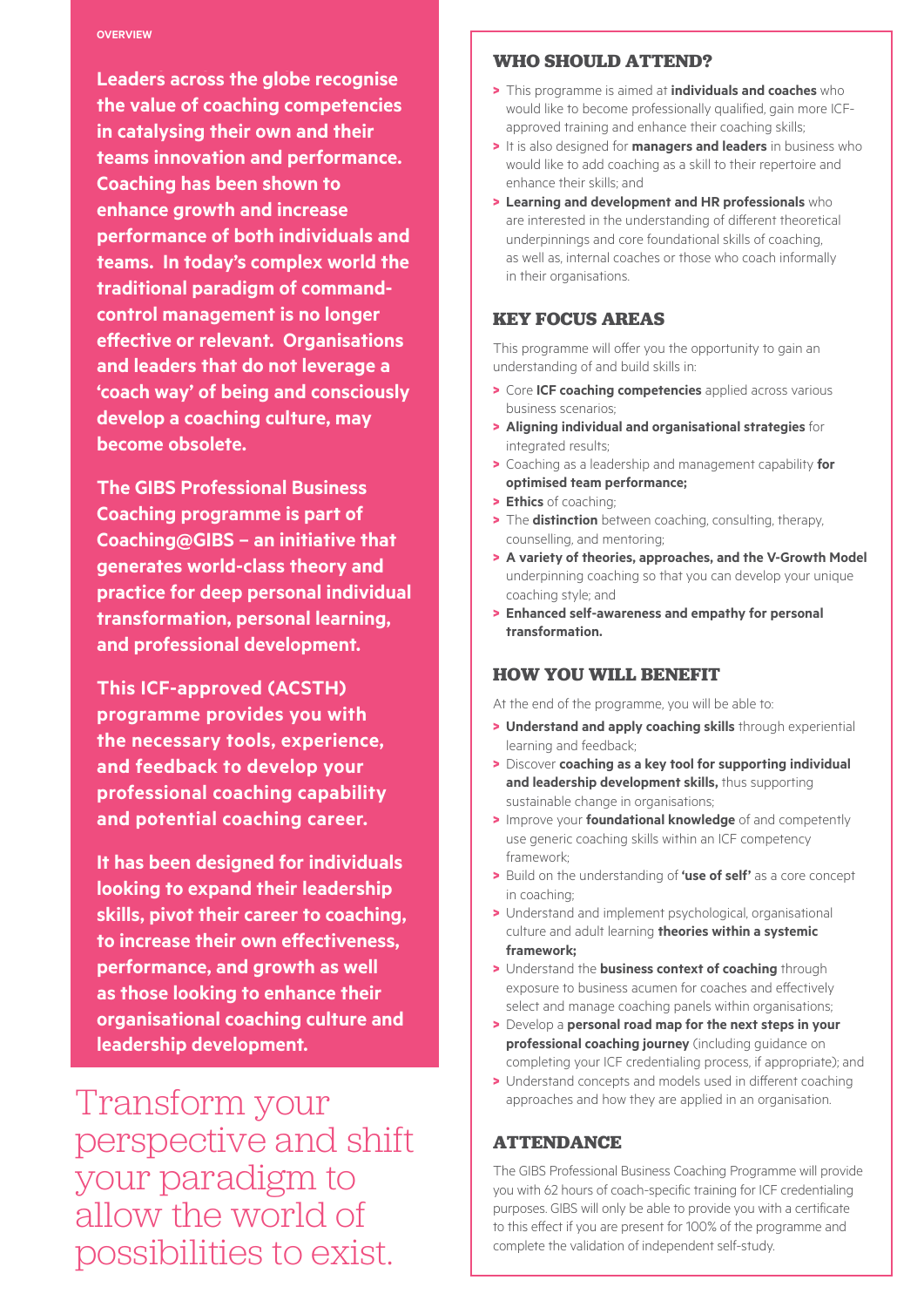# **ASSESSMENT/ EVALUATION**

- > This consists of observed coaching sessions, feedback, and independent study confirmation.
- > The programme is experiential in nature and blends theory with practice in a way that can be integrated and applied in practice.
- > One of the ICF requirements is that a certain number of coaching sessions are observed by ICF credentialed coaches. This happens during the programme and in the individual mentor-coach session.

By the end of the programme, participants will have observed coaching practice, gained feedback from ICF coaches, and received assessment results to ensure they leave feeling confident in their coaching skills. In addition, the ICF requires that GIBS validates that participants have completed the independent study attached to the programme.

## **ACCREDITATION**

- > This programme is approved by the **ICF** as an **ACSTH (Approved Coach-Specific Training Hours)** programme. The ICF is a global organisation that exists to build, support, and preserve the integrity of the coaching profession. It is dedicated to advancing the art, science, and practice of professional coaching.
- > Global membership now exceeds 30 000 and many members go on to obtain an ICF credential. There are now more than 20 000 credentialed coaches worldwide.
- > There are three levels of credentialing: ACC (Associate Certified Coach), PCC (Professional Certified Coach) and MCC (Master Certified Coach).
- > The programme is also approved by the **Institute of Management Consultants and Master Coaches South Africa (IMCSA),** the professional body representing management consultants, business, executives, and leadership coaches. It sets and maintains standards for these professions in South Africa. There are two coaching membership options – Individual Coaching Membership and Master Coach.

# **STRUCTURE**

- > On campus, the programme comprises two modules consisting of three days each (total of six contact days) and a 90-minute individual mentor-coach session with an ICF credentialed coach in-between blocks.
- > Virtually, the programme comprises two modules consisting of 6 days each (total of twelve half days) and a 90-minute individual mentor-coach session with an ICF credentialed coach in-between blocks.
- > Participants need to bring one voice recording of a real coaching session to the mentor-coach session.
- > The programme also includes five fully observed coaching triad sessions by an ICF-credentialed observer which includes three written feedback reports.
- > At the end of the programme delegates will be issued with a GIBS Professional Business Coaching Programme certificate. This means that delegates would have accumulated all the necessary training hours towards an ICF credential should they choose to pursue the application (along with an independent application and additional practical requirements).

## **The journey of a professional business coach**

**The journey of a manager who develops human capacity for results**

#### **Coaching for Exceptional Performance**

Build your coaching competancy as a manager to enable and develop your team.

# **Professional Business Coaching Programme**

Build understanding and capability in professional ICF (International Coaching Federation) core competancies.

## **Advanced Professional Business Coaching Programme**

Build deeper theoretical and practical competancy as an external or internal professional business coach at PCC (ICF) level.

**"The triad and dyad sessions were invaluable in experiencing a wide range of stories/challenges and in identifying themes."**

**"WOW: I can't wait to get practicing and look forward to coming back."**

**"I have been looking for something I can do that is more meaningful for me. I decided on coaching. GIBS was the natural choice."**

**"The course has given me the tools and skills to take my coaching journey forward. I would like to now do the advanced course and keep growing and developing my skills and my coaching journey."**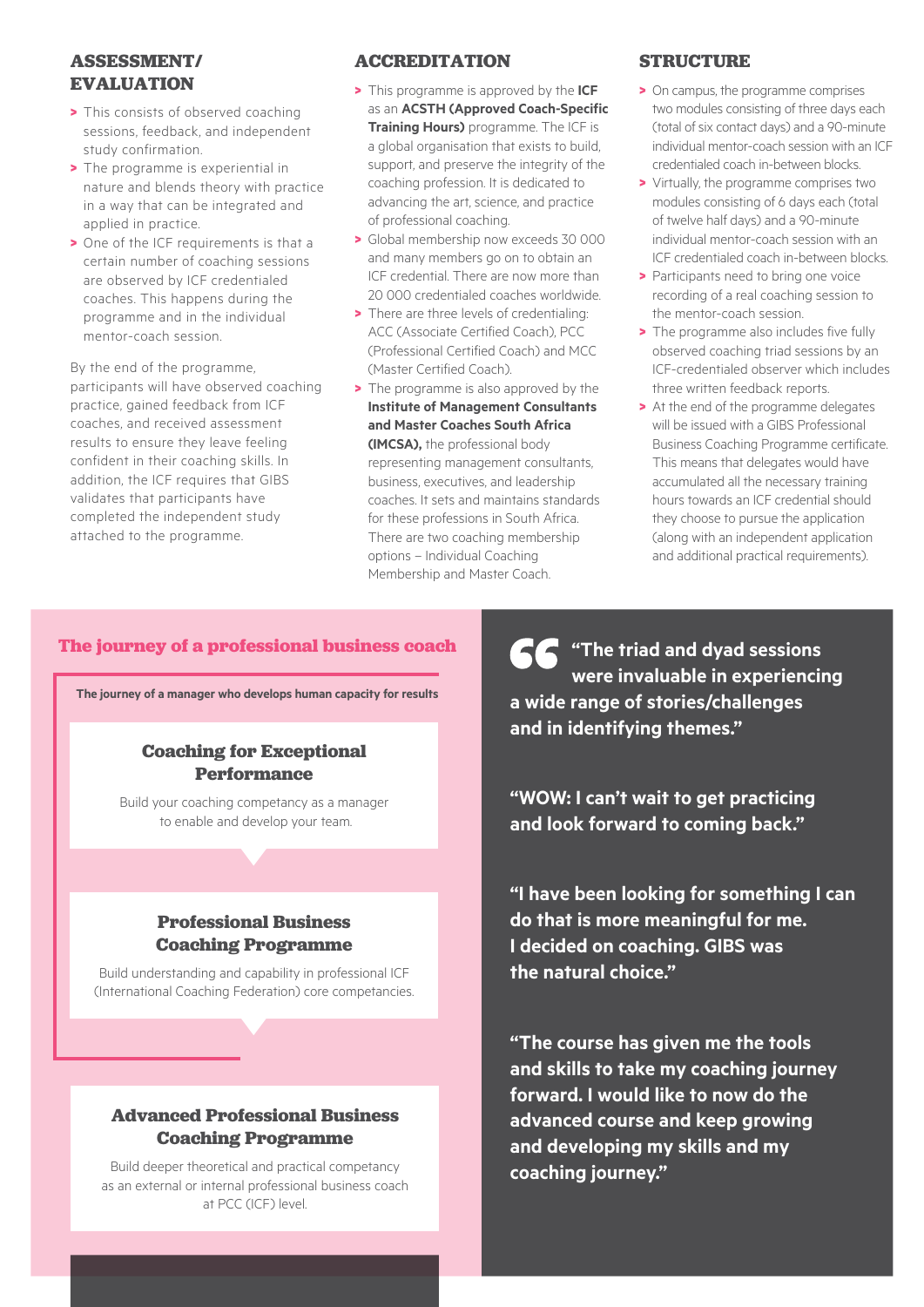# **FACULTY**

豆

 $\Omega$ 

**Stephanie Martinis** is the lead faculty on this programme. Stephanie has a financial background as a chartered accountant and stockbroker. She has held senior management positions at then Deloitte & Touche as well as at the Johannesburg Stock Exchange.

Since leaving the corporate world she has pursued her passion of self-development and finding ways to be a catalyst in the self-actualisation journey of others; both as an example through living an abundant life and through the use of powerful coaching and facilitation methodologies.

Stephanie's coaching experience exceeds 3500 hours. Her clients range from executives of multinationals whose focus is conscious leadership, to private individuals seeking purpose and meaning. Her coaching focuses on allowing her clients to uncover their innate talent and inspiration and working with them to synergise these with the elements of their environment. Desired behavioural change and the creation of empowering habits are nurtured throughout the coaching relationship. She was a founding member of the International Coach Federation Gauteng Chapter where she served as a board member for several years. She is a qualified coach trainer, assessor and supervisor.

Stephanie has extensive facilitation experience in the fields of personal development, coaching and leadership and has developed her own programmes in these fields. She is also an executive director and shareholder of a company offering Office Suite Rentals to small businesses.

#### **Guest Speakers**

**Eileen Thayser,** MA (Clinical psychology), Health Professions Council of SA International Coach Federation (ICF). Eileen is a professional associate at GIBS, a coaching psychologist and one of South Africa's few credentialed coaches at the Master Certified Coach (MCC) level with the International Coaching Federation (ICF).

**Tanya Stevens,** MMBEC, ICF PCC, GIBS professional associate. Integral Coach (PCC), Owner BeClear Coaching and Consulting. Professional Associate at GIBS, internationally qualified executive business coach (NVW & ICF PCC), founded her coaching and consultancy business BeClear in 2006. Master's Degree in Management from Wits, *cum laude* and a Specialised Master's Degree in Coaching and Consulting for Change from Oxford's Said Business School (UK) and HEC (France) *cum laude.*

**FEE** The cost is R53 957 for the programme run on campus (includes tuition, instruction material, textbooks, lunches and refreshments and is VAT exempt) and R 52 200 for the online programme (includes tuition, instruction material, textbooks and is VAT exempt)

#### **DURATION Online classes:**

12 half day classes, on-line, over approximately 9 weeks **Campus classes:** 6 days over approximately 6 weeks.

**DATES Closing date for registration:** one week prior to start date. Limited spaces available.



<u>්ට</u>

CLICK HERE TO REGISTER ONLINE

 $\mathbb{Z}$ 

For enquiries call **+27 (0)11 771 4104** or email **coaching@gibs.co.za**

For more information and an online application form, please visit **www.gibs.co.za/pbcp**

**PARTNER International Coach Federation**



This programme can also be offered in-house for your organisation. Enquire about our Study & Stay packages at our on-site Illovo Hotel.

#### **Stephanie Martinis Qualifications**

- $\blacktriangleright$  CA (SA)
- > Professional Certified Coach (PCC) through ICF
- > Certificate in Executive Coaching through New York University
- > Certificate in Coach Supervision through Wits Business School
- > Certificate in Advanced Systemic Constellations
- > Completion of multiple programmes in specific coaching and facilitation methodologies including Ontological Coaching, Gestalt, Depth Facilitaiton

#### **Fields of Interest**

- > Applied Neuroscience
- > Personal Mastery
- > Coaching
- > Leadership

#### **Professional Memberships**

- > ICF Global Accredited Member (PCC)
- > SAICA